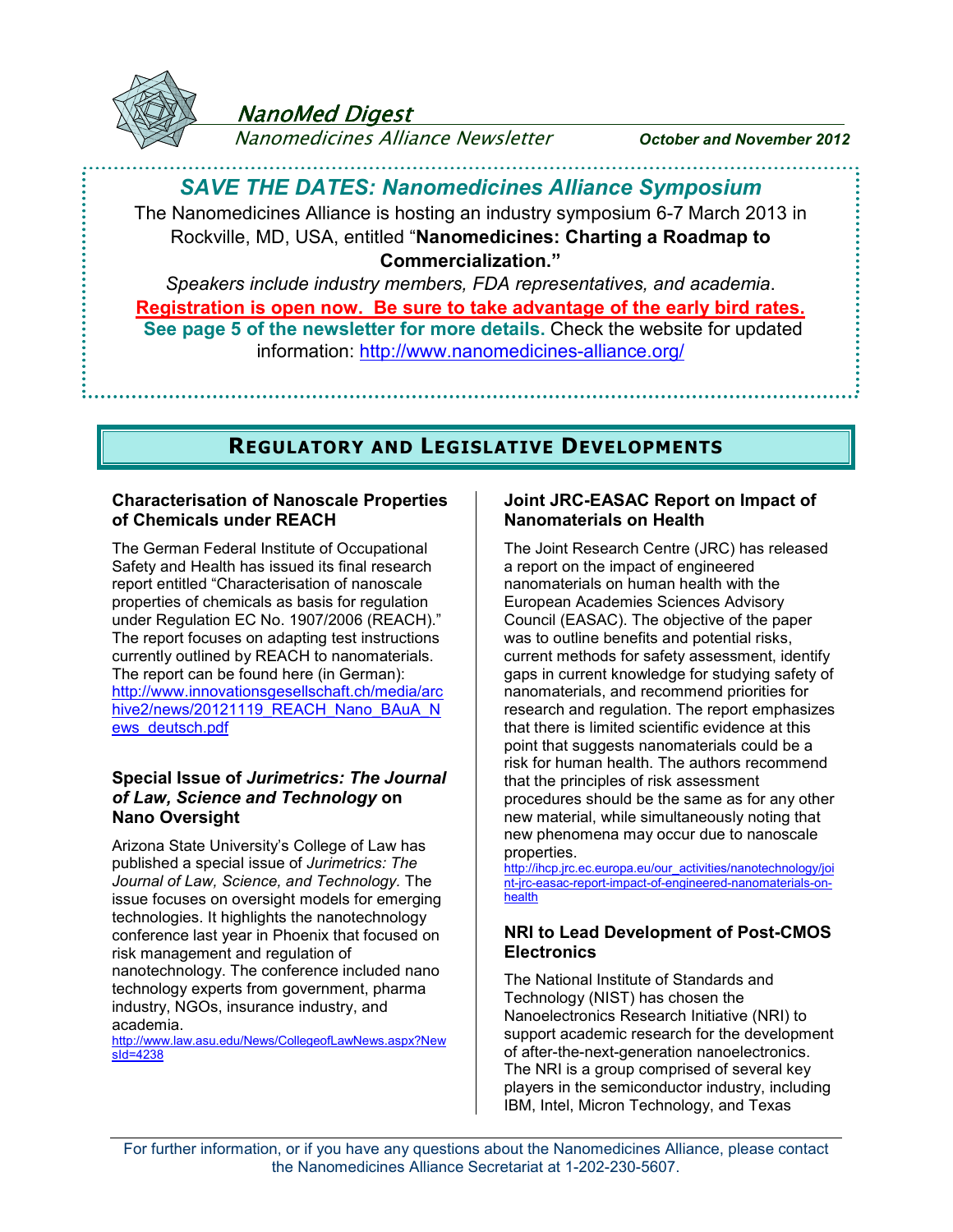Instruments. This effort will receive \$2.6 million from the NIST over five years to develop nanoelectronic technology to replace the complementary metal-oxide-semiconductor (CMOS) that is utilized in current electronics.

More on this effort can be found here: <http://www.nano.gov/node/895>

## **REVIEWS AND OTHER PUBLICATIONS OF INTEREST**

**REVIEW: Engineered Nanoparticulate Drug Delivery Systems: The Next Frontier for Oral Administration?** AAPS, December 2012, Vol. 14, No. 4, pp.688-702. Roudayna Diab, Chiraz Jaafar-Maalej, Hatem Fessi, Philippe Maincent. [http://link.springer.com/accesspage/article/10.1208/s12248-](http://link.springer.com/accesspage/article/10.1208/s12248-012-9377-y) [012-9377-y](http://link.springer.com/accesspage/article/10.1208/s12248-012-9377-y)

**REVIEW: Crystalline Nanosuspensions as Potential Toxicology and Clinical Oral Formulations for BCS II/IV Compounds** AAPS, December 2012, Vol. 14, No. 4, pp. 677-687. Filippos Kesisoglou, Amitava Mitra. [http://link.springer.com/accesspage/article/10.1208/s12248-](http://link.springer.com/accesspage/article/10.1208/s12248-012-9383-0) [012-9383-0](http://link.springer.com/accesspage/article/10.1208/s12248-012-9383-0)

**Trojan-Horse Nanotube On-Command Intracellular Drug Delivery**. Nano Letters, 14 November 2012, Vol. 12, No. 11, pp. 5475-5480. Chia-Hsuan Wu, Cong Cao, Jin Ho Kim, Chih-Hsun Hsu, Harold J. Wanebo, Wayne D. Bowen, Jimmy Xu, and John Marshall. <http://pubs.acs.org/doi/pdfplus/10.1021/nl301865c>

**Determining the Pharmacokinetics and Long-Term Biodistribution of SiO2 Nanoparticles In Vivo Using Accelerator Mass Spectrometry**. Nano Letters, 14 November 2012, Vol. 12, No. 11, pp. 5532-5538. Michael A. Malfatti, Heather A. Palko, Edward A. Kuhn, and Kenneth W. Turteltaub.

<http://pubs.acs.org/doi/pdfplus/10.1021/nl302412f>

#### **Modelling Biological Activities of**

**Nanoparticles.** Nano Letters, 14 November 2012, Vol. 12, No. 11, pp. 5808-5812. V. Chandana Epa, Frank R. Burden, Carlos Tassa, Ralph Weissleder, Stanley Shaw, and David A. Winkler.

<http://pubs.acs.org/doi/pdfplus/10.1021/nl303144k>

#### **Integrating Legal Liabilities in Nanomanufacturing Risk Management.**

Environmental Science and Technology, 2012, Vol. 46, No. 15, pp. 7955-7962. Mayank Mohan, Benjamin D. Trump, Matthew E. Bates, John C. Monica, Jr., and Igor Linkov. <http://pubs.acs.org/doi/pdfplus/10.1021/es3003266>

**Antibacterial Effect of Zinc Oxide Nanoparticles Combined with Ultrasound.** 

Nanotechnology, 14 December 2012, Vol. 23, No. 49. Justin T. Seil and Thomas J. Webster. [http://iopscience.iop.org/0957-4484/23/49/495101/pdf/0957-](http://iopscience.iop.org/0957-4484/23/49/495101/pdf/0957-4484_23_49_495101.pdf) [4484\\_23\\_49\\_495101.pdf](http://iopscience.iop.org/0957-4484/23/49/495101/pdf/0957-4484_23_49_495101.pdf)

**India's Decade in Nanotechnology: Trends, Challenges, and Way Forward Research Paper**. Nano Trends, November-December 2012, Vol. 13, No. 2. Shilpanjali Deshpande Sarma.

[http://www.nstc.in/nstcwebsite/journal/LoginArticle.aspx?artic](http://www.nstc.in/nstcwebsite/journal/LoginArticle.aspx?articleid=PDF/318) [leid=PDF/318](http://www.nstc.in/nstcwebsite/journal/LoginArticle.aspx?articleid=PDF/318)

**A New Nano-Cryosurgical Modality for Tumor Treatment Using Biodegradable MgO Nanoparticles.** Nanotechnology, Biology, and Medicine, November 2012, Vol. 8, No. 8, pp.1233-1241. De-Rui Di, Zhi-Zhu He, Zi-Qiao Sun, Jing Liu. [http://download.journals.elsevierhealth.com/pdfs/journals/15](http://download.journals.elsevierhealth.com/pdfs/journals/1549-9634/PIIS154996341200086X.pdf) [49-9634/PIIS154996341200086X.pdf](http://download.journals.elsevierhealth.com/pdfs/journals/1549-9634/PIIS154996341200086X.pdf)

**REVIEW: Protein and Peptide Based Electrospun Nanofibers in Medical Biomaterials.** Nanotechnology, Biology, and Medicine, November 2012, Vol. 8, No. 8, pp. 1242-1262. Dhan B. Khadka, Donald T. Haynie. [http://download.journals.elsevierhealth.com/pdfs/journals/15](http://download.journals.elsevierhealth.com/pdfs/journals/1549-9634/PIIS1549963412000895.pdf)

[49-9634/PIIS1549963412000895.pdf](http://download.journals.elsevierhealth.com/pdfs/journals/1549-9634/PIIS1549963412000895.pdf)

**Novel Thermogelling Dispersions of Polymer Nanoparticles for Controlled Protein Release.**  Nanotechnology, Biology, and Medicine, November 2012, Vol. 8, No. 8, pp. 1301-1308. Tong Cai, Peter D. Hu, Manwu Sun, Jun Zhou, et al.

[http://download.journals.elsevierhealth.com/pdfs/journals/15](http://download.journals.elsevierhealth.com/pdfs/journals/1549-9634/PIIS1549963412000202.pdf) [49-9634/PIIS1549963412000202.pdf](http://download.journals.elsevierhealth.com/pdfs/journals/1549-9634/PIIS1549963412000202.pdf)

**REVIEW: Nanodelivery Strategies in Cancer Chemotherapy: Biological Rationale and Pharmaceutical Perspectives**. Nanomedicine, October 2012, Vol. 7, No. 10, pp. 1577-1590. George Mattheolabakis, Basil Rigas, Panayiotis P. Constantinides.

<http://www.futuremedicine.com/doi/pdf/10.2217/nnm.12.128>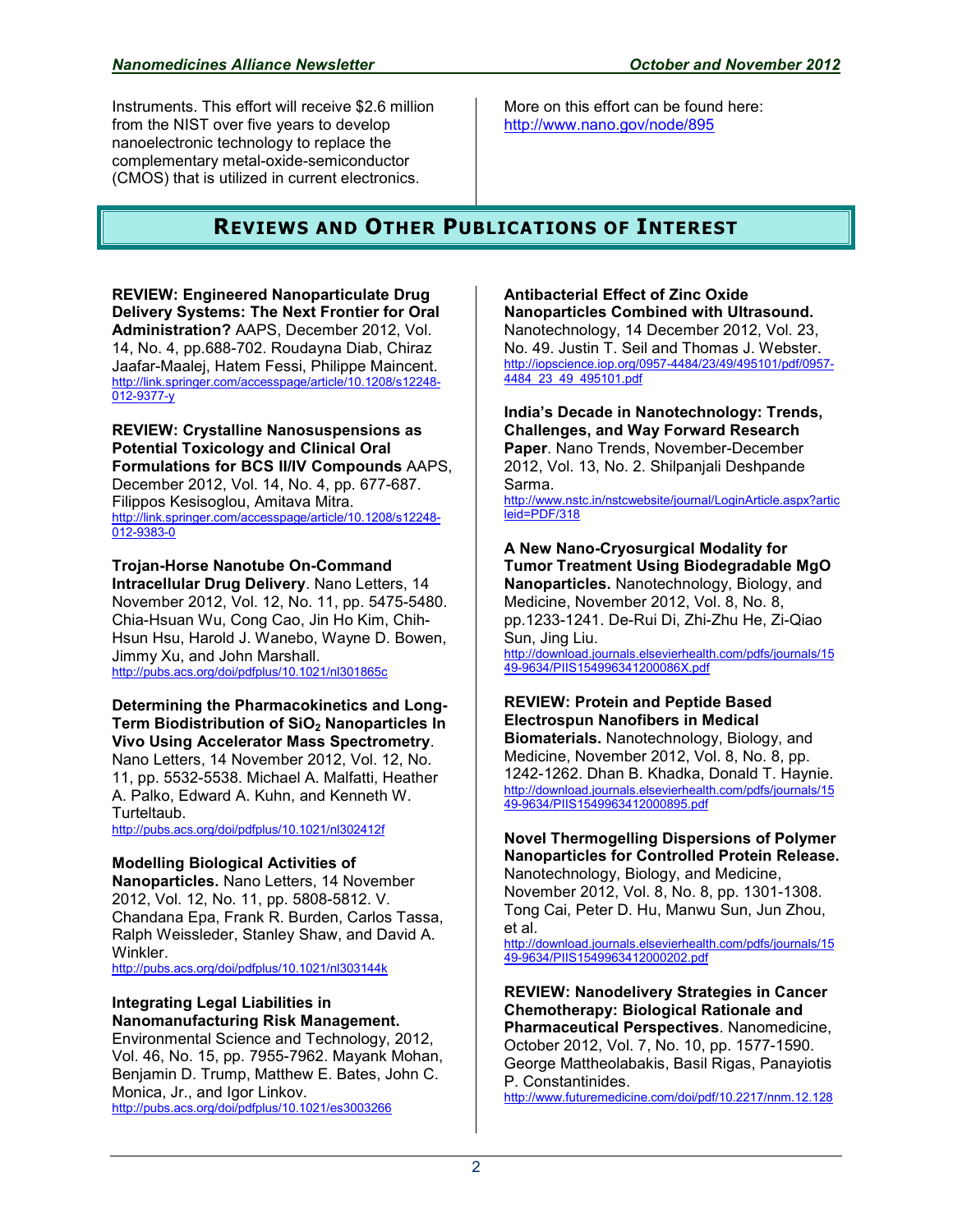**REVIEW: Enhancing Immunogenicity and Cross-Reactivity of HIV-1 Antigens by In Vivo Targeting to Dendritic Cells**. Nanomedicine, October 2012, Vol. 7, No. 10, pp. 1591-1610. Luis J. Cruz, Felix Rueda, Paul Tacken, Fernando Albericio, Ruurd Torensma, Carl G. Figdor.

<http://www.futuremedicine.com/doi/pdf/10.2217/nnm.12.131>

#### **REVIEW: Microfabricated Magnetic Structures for Future Medicine: From Sensors to Cell Actuators**. Nanomedicine, October 2012, Vol. 7, No. 10, pp. 1611-1624. Elina A. Vitol, Valentyn Novosad, Elena A. Rozhkova.

<http://www.futuremedicine.com/doi/pdf/10.2217/nnm.12.133>

**REVIEW: Living Cell Study at the Single-Molecule and Single-Cell Levels by Atomic Force Microscopy.** Nanomedicine, October 2012, Vol. 7, No. 10, pp. 1625-1637. Xiaoli Shi, Xuejie Zhang, Tie Xia, Xiaohong Fang. <http://www.futuremedicine.com/doi/pdf/10.2217/nnm.12.130>

**REVIEW: Atomic Force Microscopy: A Tip for Diagnosing Cancer.** Nature Nanotechnology, November 2012, Vol. 7, No. 11, pp. 691-692. Małgorzata Lekka. [http://www.nature.com/nnano/journal/v7/n11/pdf/nnano.2012](http://www.nature.com/nnano/journal/v7/n11/pdf/nnano.2012.196.pdf) [.196.pdf](http://www.nature.com/nnano/journal/v7/n11/pdf/nnano.2012.196.pdf)

## **CONFERENCES AND WORKSHOPS**

#### **2012 Workshop on Nanoinformatics for Biomedicine, October 4-7, 2012, Philadelphia, PA**

Nanomaterial-biological interactions Translational nanoinformatics Ethical and social issues <http://workshops.i-a-i.com/nanoinfo2012>

#### **2nd Novel Drug Delivery System China, October 22-24, 2012, Shanghai, China**

Novel oral nano drug delivery systems <http://www.ndds-china.com/en/index.asp>

#### **International Conference on Nanotechnology in Medicine, November 7-9, 2012, London, UK**

Tissue engineering and biomaterial science Nanoscale tissue scaffolds Nanoscale biomaterial surface modification Targeted drug delivery Nano-vehicle delivery systems Diagnosis and imaging <http://www.nanomed.uk.com/about.html>

#### **Nanosafe 2012, November 13-15, 2012, Grenoble, France**

Exposure assessment Characterisation, detection, and monitoring Nanomaterials life cycle **Toxicology** Environmental impact Nanoparticle release from consumer products Personal protective equipment Secure industrial production Safety parameters evaluation Standardisation, regulations

[http://www.nanosafe.org/scripts/home/publigen/content/temp](http://www.nanosafe.org/scripts/home/publigen/content/templates/show.asp?P=121&L=EN&ITEMID=65) [lates/show.asp?P=121&L=EN&ITEMID=65](http://www.nanosafe.org/scripts/home/publigen/content/templates/show.asp?P=121&L=EN&ITEMID=65)

#### **First International Conference on Infectious Diseases and Nanomedicine, December 15- 18, 2012, Kathmandu, Nepal**

Emerging infectious diseases Antimicrobial agents, vaccines, and immunity Drug design, drug delivery, and tissue engineering Nanomaterials and biomedical materials

<http://www.medmicronepal.org/>

#### **1st IBN International Symposium— Nanosystems for Biomedical Applications, January 11-13, 2013, Singapore, Singapore**

Drug and gene delivery Cell and tissue engineering Biodevices and Diagnostics Pharmaceutical synthesis and green chemistry

<http://www.ibn-is.com/>

#### **ASME 2013 2nd Global Congress on NanoEngineering for Medicine and Biology (NEMB 2013), February 4-6, 2013, Boston, MA**

Bioengineering for medical diagnostics, therapeutics, and imaging Nanoengineering for regenerative medicine and tissue engineering Manufacturing and materials for nanomedicine, biology, and nanoengineering Biological nanomechanics: materials factors in physiology, disease, and treatment

[http://www.asmeconferences.org/NEMB2013/TrackKeynotes](http://www.asmeconferences.org/NEMB2013/TrackKeynotes.cfm) [.cfm](http://www.asmeconferences.org/NEMB2013/TrackKeynotes.cfm)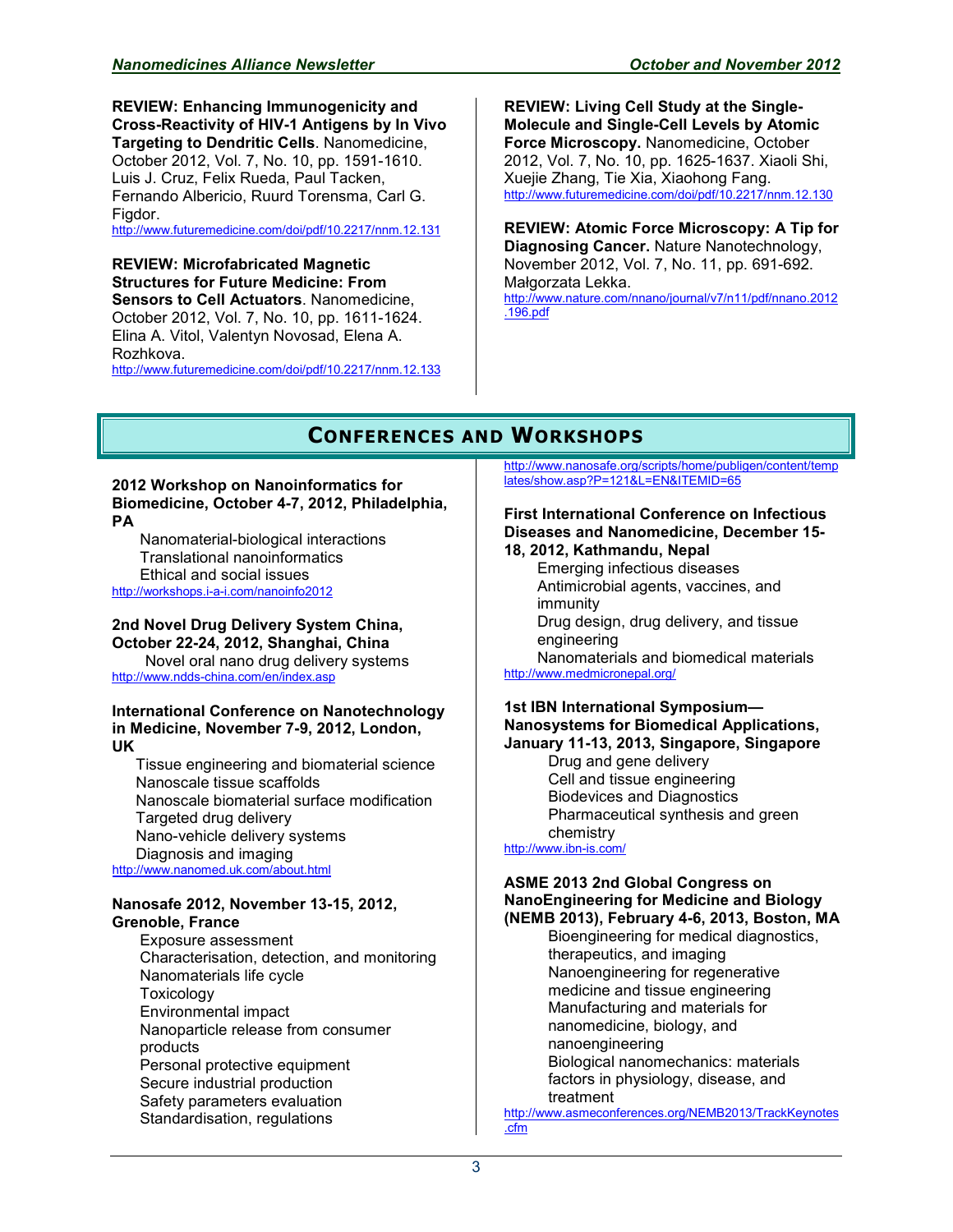#### **BioNanoMed 2013, March 13-15, 2013, Krems, Austria**.

Novel nanomedical solutions-advances in nanomedicine

Regenerative nanomedicine Nano-bio-technology based diagnostics Nano-bio-technology based therapy Aspects of nano safety

Nano-imaging technologies in medicine <http://www.bionanomed.at/>

**19th Congress of the International Society for Aerosols in Medicine, April 6-10, 2013, Chapel Hill, North Carolina.** 

Inhaling nanoparticles by accident on purpose—challenges and opportunities for toxicology and therapeutics <http://www.med.unc.edu/isam2013/scientific-program>

#### **Cancer Nanotechnology, July 14-19, 2013, West Dover, VT** Materials synthesis

Characterisation Biocompatibility

[http://www.grc.org/programs.aspx?year=2013&program=can](http://www.grc.org/programs.aspx?year=2013&program=cancnano) [cnano](http://www.grc.org/programs.aspx?year=2013&program=cancnano)

## **REFERENCE SECTION**

#### **Nanobio- and Nanomedicine Companies**

Listed alphabetically: [http://www.nanowerk.com/nanotechnology/nanomaterial/nan](http://www.nanowerk.com/nanotechnology/nanomaterial/nanobiomedicine_a.php) [obiomedicine\\_a.php](http://www.nanowerk.com/nanotechnology/nanomaterial/nanobiomedicine_a.php)

#### **Nano Organizations**

National Center for Toxicological Research (NCTR): [http://www.fda.gov/AboutFDA/CentersOffices/NCT](http://www.fda.gov/AboutFDA/CentersOffices/NCTR/default.htm) [R/default.htm](http://www.fda.gov/AboutFDA/CentersOffices/NCTR/default.htm) National Nanotechnology Initiative (NNI): <http://www.nano.gov/> Nano Science and Technology Consortium (NSTC): <http://www.nstc.in/> Nano Science and Technology Institute (NSTI): <http://www.nsti.org/> The Nanotechnology Institute (NTI): <http://nanotechinstitute.org/>

#### **Nano Journals**

American Chemical Society -- Nano Letters: <http://pubs.acs.org/journal/nalefd>

Institute of Physics – Nanotechnology: <http://iopscience.iop.org/0957-4484/> Journal of Nanoscience and Nanotechnology: <http://www.aspbs.com/jnn/> NanoTrends - A Journal of Nanotechnology and its Applications: <http://www.nstc.in/journal/default.aspx> BCC Research -- Nanotechnology Reports: [http://www.bccresearch.com/index/category/code/](http://www.bccresearch.com/index/category/code/nanotechnology) [nanotechnology](http://www.bccresearch.com/index/category/code/nanotechnology) Nanomedicine: Nanotechnology, Biology, and Medicine: <http://www.nanomedjournal.com/home> Nanomedicine: <http://www.futuremedicine.com/page/about.jsp> Nature Nanotechnology: [http://www.nature.com/nnano/focus/highlights/inde](http://www.nature.com/nnano/focus/highlights/index.html?WT.mc_id=NM1110CT010) [x.html?WT.mc\\_id=NM1110CT010](http://www.nature.com/nnano/focus/highlights/index.html?WT.mc_id=NM1110CT010) 

## **CONTACT**

For further information, or if you have any questions about the Nanomedicines Alliance, please contact the Nanomedicines Alliance Secretariat at 1-202-230-5607 or [info@nanomedicines-alliance.org](mailto:info@nanomedicines-alliance.org)

This newsletter is provided as a public service and resource to the scientific and regulatory community interested in nanomedicines. The mention of any organizations, conferences or other events in this newsletter IS FOR INFORMATIONAL PURPOSES ONLY and does not represent an endorsement by the Nanomedicines Alliance or any of its members.

DC01/ 3017796.1